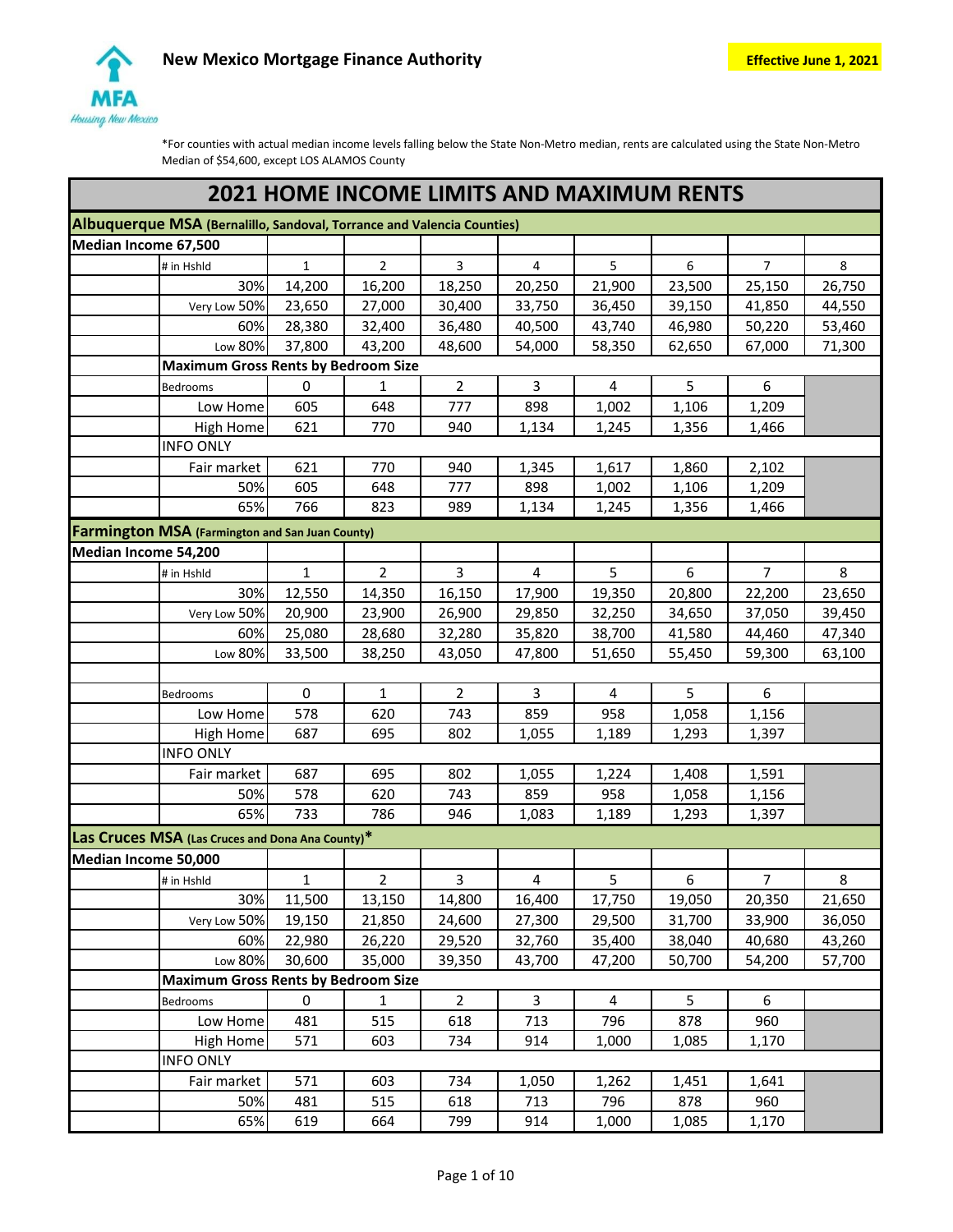

|                       | <b>2021 HOME INCOME LIMITS AND MAXIMUM RENTS</b>    |              |                |                |                         |        |        |                |        |  |  |  |
|-----------------------|-----------------------------------------------------|--------------|----------------|----------------|-------------------------|--------|--------|----------------|--------|--|--|--|
|                       | Santa Fe MSA (City of Santa Fe and Santa Fe County) |              |                |                |                         |        |        |                |        |  |  |  |
| Median Income 73,000  |                                                     |              |                |                |                         |        |        |                |        |  |  |  |
|                       | # in Hshld                                          | $\mathbf{1}$ | 2              | 3              | 4                       | 5      | 6      | $\overline{7}$ | 8      |  |  |  |
|                       | 30%                                                 | 15,350       | 17,550         | 19,750         | 21,900                  | 23,700 | 25,450 | 27,200         | 28,950 |  |  |  |
|                       | Very Low 50%                                        | 25,550       | 29,200         | 32,850         | 36,500                  | 39,450 | 42,350 | 45,300         | 48,200 |  |  |  |
|                       | 60%                                                 | 30,660       | 35,040         | 39,420         | 43,800                  | 47,340 | 50,820 | 54,360         | 57,840 |  |  |  |
|                       | Low 80%                                             | 40,900       | 46,750         | 52,600         | 58,400                  | 63,100 | 67,750 | 72,450         | 77,100 |  |  |  |
|                       | <b>Maximum Gross Rents by Bedroom Size</b>          |              |                |                |                         |        |        |                |        |  |  |  |
|                       | Bedrooms                                            | $\pmb{0}$    | $\mathbf{1}$   | 2              | 3                       | 4      | 5      | 6              |        |  |  |  |
|                       | Low Home                                            | 665          | 712            | 855            | 988                     | 1,102  | 1,216  | 1,330          |        |  |  |  |
|                       | <b>High Home</b>                                    | 804          | 907            | 1,071          | 1,251                   | 1,376  | 1,500  | 1,623          |        |  |  |  |
|                       | <b>INFO ONLY</b>                                    |              |                |                |                         |        |        |                |        |  |  |  |
|                       | Fair market                                         | 804          | 940            | 1,071          | 1,363                   | 1,571  | 1,807  | 2,042          |        |  |  |  |
|                       | 50%                                                 | 665          | 712            | 855            | 988                     | 1,102  | 1,216  | 1,330          |        |  |  |  |
|                       | 65%                                                 | 845          | 907            | 1,091          | 1,251                   | 1,376  | 1,500  | 1,623          |        |  |  |  |
| <b>Catron County*</b> |                                                     |              |                |                |                         |        |        |                |        |  |  |  |
| Median Income 51,700  |                                                     |              |                |                |                         |        |        |                |        |  |  |  |
|                       | # in Hshld                                          | $\mathbf 1$  | $\overline{2}$ | 3              | $\overline{\mathbf{4}}$ | 5      | 6      | $\overline{7}$ | 8      |  |  |  |
|                       | 30%                                                 | 11,500       | 13,150         | 14,800         | 16,400                  | 17,750 | 19,050 | 20,350         | 21,650 |  |  |  |
|                       | Very Low 50%                                        | 19,150       | 21,850         | 24,600         | 27,300                  | 29,500 | 31,700 | 33,900         | 36,050 |  |  |  |
|                       | 60%                                                 | 22,980       | 26,220         | 29,520         | 32,760                  | 35,400 | 38,040 | 40,680         | 43,260 |  |  |  |
|                       | Low 80%                                             | 30,600       | 35,000         | 39,350         | 43,700                  | 47,200 | 50,700 | 54,200         | 57,700 |  |  |  |
|                       | <b>Maximum Gross Rents by Bedroom Size</b>          |              |                |                |                         |        |        |                |        |  |  |  |
|                       | Bedrooms                                            | 0            | 1              | $\overline{2}$ | 3                       | 4      | 5      | 6              |        |  |  |  |
|                       | Low Home                                            | 483          | 518            | 621            | 718                     | 801    | 883    | 966            |        |  |  |  |
|                       | <b>High Home</b>                                    | 574          | 583            | 734            | 937                     | 1,026  | 1,114  | 1,201          |        |  |  |  |
|                       | <b>INFO ONLY</b>                                    |              |                |                |                         |        |        |                |        |  |  |  |
|                       | Fair market                                         | 574          | 583            | 734            | 999                     | 1,235  | 1,420  | 1,606          |        |  |  |  |
|                       | 50%                                                 | 483          | 518            | 621            | 718                     | 801    | 883    | 966            |        |  |  |  |
|                       | 65%                                                 | 634          | 681            | 819            | 937                     | 1,026  | 1,114  | 1,201          |        |  |  |  |
| <b>Chaves County*</b> |                                                     |              |                |                |                         |        |        |                |        |  |  |  |
| Median Income 53,500  |                                                     |              |                |                |                         |        |        |                |        |  |  |  |
|                       | $\frac{1}{4}$ in Hshld                              | $\mathbf{1}$ | $\mathbf{Z}$   | 3              | 4                       | 5      | 6      | $\overline{7}$ | 8      |  |  |  |
|                       | 30%                                                 | 11,500       | 13,150         | 14,800         | 16,400                  | 17,750 | 19,050 | 20,350         | 21,650 |  |  |  |
|                       | Very Low 50%                                        | 19,150       | 21,850         | 24,600         | 27,300                  | 29,500 | 31,700 | 33,900         | 36,050 |  |  |  |
|                       | 60%                                                 | 22,980       | 26,220         | 29,520         | 32,760                  | 35,400 | 38,040 | 40,680         | 43,260 |  |  |  |
|                       | Low 80%                                             | 30,600       | 35,000         | 39,350         | 43,700                  | 47,200 | 50,700 | 54,200         | 57,700 |  |  |  |
|                       | <b>Maximum Gross Rents by Bedroom Size</b>          |              |                |                |                         |        |        |                |        |  |  |  |
|                       | Bedrooms                                            | 0            | $\mathbf{1}$   | $\overline{2}$ | 3                       | 4      | 5      | 6              |        |  |  |  |
|                       | Low Home                                            | 498          | 534            | 641            | 741                     | 827    | 912    | 997            |        |  |  |  |
|                       | High Home                                           | 629          | 675            | 812            | 930                     | 1,018  | 1,104  | 1,191          |        |  |  |  |
|                       | <b>INFO ONLY</b>                                    |              |                |                |                         |        |        |                |        |  |  |  |
|                       | Fair market                                         | 681          | 686            | 904            | 1,167                   | 1,298  | 1,493  | 1,687          |        |  |  |  |
|                       | 50%                                                 | 498          | 534            | 641            | 741                     | 827    | 912    | 997            |        |  |  |  |
|                       | 65%                                                 | 629          | 675            | 812            | 930                     | 1,018  | 1,104  | 1,191          |        |  |  |  |
|                       |                                                     |              |                |                |                         |        |        |                |        |  |  |  |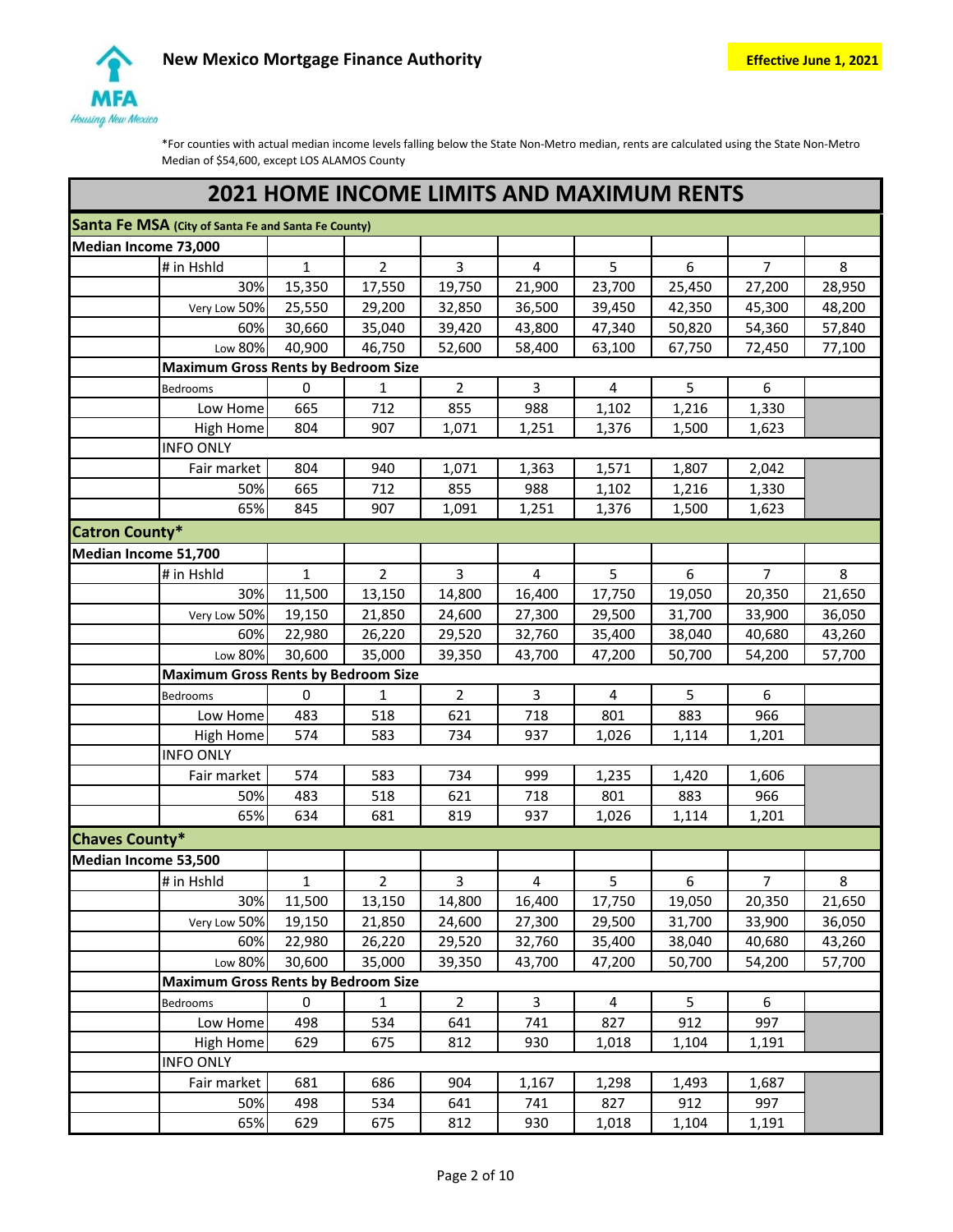

| <b>2021 HOME INCOME LIMITS AND MAXIMUM RENTS</b> |              |                |                |                         |        |        |                  |        |  |  |
|--------------------------------------------------|--------------|----------------|----------------|-------------------------|--------|--------|------------------|--------|--|--|
| Cibola County*                                   |              |                |                |                         |        |        |                  |        |  |  |
| Median Income 50,600                             |              |                |                |                         |        |        |                  |        |  |  |
| # in Hshld                                       | $\mathbf{1}$ | $\overline{2}$ | 3              | 4                       | 5      | 6      | $\overline{7}$   | 8      |  |  |
| 30%                                              | 11,500       | 13,150         | 14,800         | 16,400                  | 17,750 | 19,050 | 20,350           | 21,650 |  |  |
| Very Low 50%                                     | 19,150       | 21,850         | 24,600         | 27,300                  | 29,500 | 31,700 | 33,900           | 36,050 |  |  |
| 60%                                              | 22,980       | 26,220         | 29,520         | 32,760                  | 35,400 | 38,040 | 40,680           | 43,260 |  |  |
| Low 80%                                          | 30,600       | 35,000         | 39,350         | 43,700                  | 47,200 | 50,700 | 54,200           | 57,700 |  |  |
| <b>Maximum Gross Rents by Bedroom Size</b>       |              |                |                |                         |        |        |                  |        |  |  |
| Bedrooms                                         | $\pmb{0}$    | 1              | $\overline{2}$ | 3                       | 4      | 5      | 6                |        |  |  |
| Low Home                                         | 481          | 515            | 618            | 713                     | 796    | 878    | 960              |        |  |  |
| <b>High Home</b>                                 | 619          | 655            | 747            | 914                     | 1,000  | 1,085  | 1,170            |        |  |  |
| <b>INFO ONLY</b>                                 |              |                |                |                         |        |        |                  |        |  |  |
| Fair market                                      | 640          | 655            | 747            | 942                     | 1,013  | 1,165  | 1,317            |        |  |  |
| 50%                                              | 481          | 515            | 618            | 713                     | 796    | 878    | 960              |        |  |  |
| 65%                                              | 619          | 664            | 799            | 914                     | 1,000  | 1,085  | 1,170            |        |  |  |
| <b>Colfax County*</b>                            |              |                |                |                         |        |        |                  |        |  |  |
| Median Income 52,100                             |              |                |                |                         |        |        |                  |        |  |  |
| # in Hshld                                       | $\mathbf{1}$ | $\overline{2}$ | 3              | $\overline{\mathbf{4}}$ | 5      | 6      | $\overline{7}$   | 8      |  |  |
| 30%                                              | 11,500       | 13,150         | 14,800         | 16,400                  | 17,750 | 19,050 | 20,350           | 21,650 |  |  |
| Very Low 50%                                     | 19,150       | 21,850         | 24,600         | 27,300                  | 29,500 | 31,700 | 33,900           | 36,050 |  |  |
| 60%                                              | 22,980       | 26,220         | 29,520         | 32,760                  | 35,400 | 38,040 | 40,680           | 43,260 |  |  |
| Low 80%                                          | 30,600       | 35,000         | 39,350         | 43,700                  | 47,200 | 50,700 | 54,200           | 57,700 |  |  |
| <b>Maximum Gross Rents by Bedroom Size</b>       |              |                |                |                         |        |        |                  |        |  |  |
| Bedrooms                                         | 0            | 1              | $\overline{2}$ | 3                       | 4      | 5      | 6                |        |  |  |
| Low Home                                         | 481          | 515            | 618            | 713                     | 796    | 878    | 960              |        |  |  |
| <b>High Home</b>                                 | 583          | 587            | 772            | 949                     | 1,039  | 1,128  | 1,217            |        |  |  |
| <b>INFO ONLY</b>                                 |              |                |                |                         |        |        |                  |        |  |  |
| Fair market                                      | 583          | 587            | 772            | 960                     | 1,092  | 1,256  | 1,420            |        |  |  |
| 50%                                              | 481          | 515            | 618            | 713                     | 796    | 878    | 960              |        |  |  |
| 65%                                              | 643          | 689            | 829            | 949                     | 1,039  | 1,128  | 1,217            |        |  |  |
| <b>Curry County*</b>                             |              |                |                |                         |        |        |                  |        |  |  |
| Median Income 54,200                             |              |                |                |                         |        |        |                  |        |  |  |
| # in Hshld                                       | 1            | 2              | 3              | 4                       | 5.     | 6      | 7.               | 8      |  |  |
| 30%                                              | 11,500       | 13,150         | 14,800         | 16,400                  | 17,750 | 19,050 | 20,350           | 21,650 |  |  |
| Very Low 50%                                     | 19,150       | 21,850         | 24,600         | 27,300                  | 29,500 | 31,700 | 33,900           | 36,050 |  |  |
| 60%                                              | 22,980       | 26,220         | 29,520         | 32,760                  | 35,400 | 38,040 | 40,680           | 43,260 |  |  |
| Low 80%                                          | 30,600       | 35,000         | 39,350         | 43,700                  | 47,200 | 50,700 | 54,200           | 57,700 |  |  |
| <b>Maximum Gross Rents by Bedroom Size</b>       |              |                |                |                         |        |        |                  |        |  |  |
| Bedrooms                                         | 0            | 1              | $2^{\circ}$    | 3                       | 4      | 5      | $\boldsymbol{6}$ |        |  |  |
| Low Home                                         | 487          | 521            | 626            | 723                     | 806    | 890    | 973              |        |  |  |
| High Home                                        | 611          | 691            | 832            | 952                     | 1,043  | 1,131  | 1,221            |        |  |  |
| <b>INFO ONLY</b>                                 |              |                |                |                         |        |        |                  |        |  |  |
| Fair market                                      | 611          | 703            | 926            | 1,244                   | 1,497  | 1,722  | 1,946            |        |  |  |
| 50%                                              | 487          | 521            | 626            | 723                     | 806    | 890    | 973              |        |  |  |
| 65%                                              | 644          | 691            | 832            | 952                     | 1,043  | 1,131  | 1,221            |        |  |  |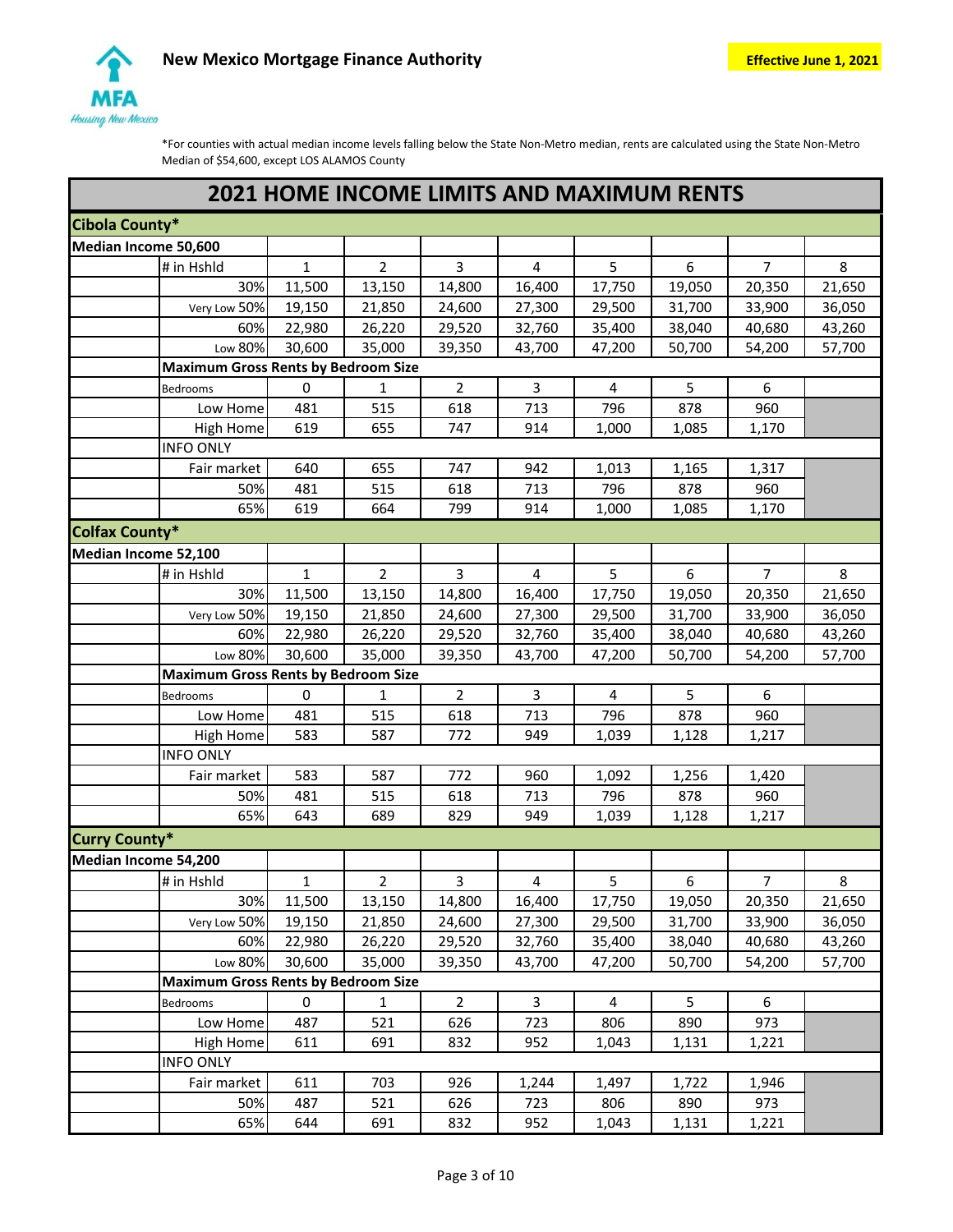

|                      | <b>2021 HOME INCOME LIMITS AND MAXIMUM RENTS</b> |                                            |                |                |        |        |                |        |  |  |  |
|----------------------|--------------------------------------------------|--------------------------------------------|----------------|----------------|--------|--------|----------------|--------|--|--|--|
| <b>DeBaca County</b> |                                                  |                                            |                |                |        |        |                |        |  |  |  |
| Median Income 63,000 |                                                  |                                            |                |                |        |        |                |        |  |  |  |
| # in Hshld           | $\mathbf{1}$                                     | $\overline{2}$                             | 3              | 4              | 5      | 6      | $\overline{7}$ | 8      |  |  |  |
|                      | 30%<br>12,150                                    | 13,850                                     | 15,600         | 17,300         | 18,700 | 20,100 | 21,500         | 22,850 |  |  |  |
| Very Low 50%         | 20,200                                           | 23,050                                     | 25,950         | 28,800         | 31,150 | 33,450 | 35,750         | 38,050 |  |  |  |
|                      | 60%<br>24,240                                    | 27,660                                     | 31,140         | 34,560         | 37,380 | 40,140 | 42,900         | 45,660 |  |  |  |
| Low 80%              | 32,250                                           | 36,850                                     | 41,450         | 46,050         | 49,750 | 53,450 | 57,150         | 60,800 |  |  |  |
|                      |                                                  | <b>Maximum Gross Rents by Bedroom Size</b> |                |                |        |        |                |        |  |  |  |
| <b>Bedrooms</b>      | $\pmb{0}$                                        | $\mathbf{1}$                               | $\overline{2}$ | 3              | 4      | 5      | 6              |        |  |  |  |
| Low Home             | 505                                              | 540                                        | 648            | 749            | 836    | 922    | 1,008          |        |  |  |  |
| High Home            | 636                                              | 664                                        | 822            | 940            | 1,029  | 1,117  | 1,205          |        |  |  |  |
| <b>INFO ONLY</b>     |                                                  |                                            |                |                |        |        |                |        |  |  |  |
| Fair market          | 653                                              | 664                                        | 835            | 1,136          | 1,405  | 1,616  | 1,827          |        |  |  |  |
|                      | 50%<br>505                                       | 540                                        | 648            | 749            | 836    | 922    | 1,008          |        |  |  |  |
|                      | 65%<br>636                                       | 683                                        | 822            | 940            | 1,029  | 1,117  | 1,205          |        |  |  |  |
| <b>Eddy County</b>   |                                                  |                                            |                |                |        |        |                |        |  |  |  |
| Median Income 72,900 |                                                  |                                            |                |                |        |        |                |        |  |  |  |
| # in Hshld           | $\mathbf{1}$                                     | $\overline{2}$                             | 3              | $\overline{4}$ | 5      | 6      | $\overline{7}$ | 8      |  |  |  |
|                      | 30%<br>15,300                                    | 17,500                                     | 19,700         | 21,850         | 23,600 | 25,350 | 27,100         | 28,850 |  |  |  |
| Very Low 50%         | 25,550                                           | 29,200                                     | 32,850         | 36,450         | 39,400 | 42,300 | 45,200         | 48,150 |  |  |  |
|                      | 30,660<br>60%                                    | 35,040                                     | 39,420         | 43,740         | 47,280 | 50,760 | 54,240         | 57,780 |  |  |  |
| Low 80%              | 40,850                                           | 46,650                                     | 52,500         | 58,300         | 63,000 | 67,650 | 72,300         | 77,000 |  |  |  |
|                      |                                                  | <b>Maximum Gross Rents by Bedroom Size</b> |                |                |        |        |                |        |  |  |  |
| Bedrooms             | 0                                                | $\mathbf{1}$                               | $\overline{2}$ | 3              | 4      | 5      | 6              |        |  |  |  |
| Low Home             | 638                                              | 684                                        | 821            | 948            | 1,057  | 1,166  | 1,275          |        |  |  |  |
| <b>High Home</b>     | 810                                              | 847                                        | 1,026          | 1,199          | 1,318  | 1,436  | 1,553          |        |  |  |  |
| <b>INFO ONLY</b>     |                                                  |                                            |                |                |        |        |                |        |  |  |  |
| Fair market          | 842                                              | 847                                        | 1,026          | 1,468          | 1,776  | 2,042  | 2,309          |        |  |  |  |
|                      | 638<br>50%                                       | 684                                        | 821            | 948            | 1,057  | 1,166  | 1,275          |        |  |  |  |
|                      | 65%<br>810                                       | 869                                        | 1,046          | 1,199          | 1,318  | 1,436  | 1,553          |        |  |  |  |
| <b>Grant County*</b> |                                                  |                                            |                |                |        |        |                |        |  |  |  |
| Median Income 55,100 |                                                  |                                            |                |                |        |        |                |        |  |  |  |
| $#$ in Hshld         | 1                                                | 2                                          | 3              | 4              | 5      | 6      | 7              | 8      |  |  |  |
|                      | 30%<br>11,600                                    | 13,250                                     | 14,900         | 16,550         | 17,900 | 19,200 | 20,550         | 21,850 |  |  |  |
| Very Low 50%         | 19,300                                           | 22,050                                     | 24,800         | 27,550         | 29,800 | 32,000 | 34,200         | 36,400 |  |  |  |
|                      | 60%<br>23,160                                    | 26,460                                     | 29,760         | 33,060         | 35,760 | 38,400 | 41,040         | 43,680 |  |  |  |
| Low 80%              | 30,900                                           | 35,300                                     | 39,700         | 44,100         | 47,650 | 51,200 | 54,700         | 58,250 |  |  |  |
|                      |                                                  | <b>Maximum Gross Rents by Bedroom Size</b> |                |                |        |        |                |        |  |  |  |
| Bedrooms             | 0                                                | 1                                          | $\overline{2}$ | 3              | 4      | 5      | 6              |        |  |  |  |
| Low Home             | 482                                              | 516                                        | 620            | 716            | 800    | 882    | 964            |        |  |  |  |
| <b>High Home</b>     | 619                                              | 664                                        | 799            | 914            | 1,000  | 1,085  | 1,170          |        |  |  |  |
| <b>INFO ONLY</b>     |                                                  |                                            |                |                |        |        |                |        |  |  |  |
| Fair market          | 630                                              | 668                                        | 806            | 1,071          | 1,324  | 1,523  | 1,721          |        |  |  |  |
|                      | 482<br>50%                                       | 516                                        | 620            | 716            | 800    | 882    | 964            |        |  |  |  |
|                      | 65%<br>619                                       | 664                                        | 799            | 914            | 1,000  | 1,085  | 1,170          |        |  |  |  |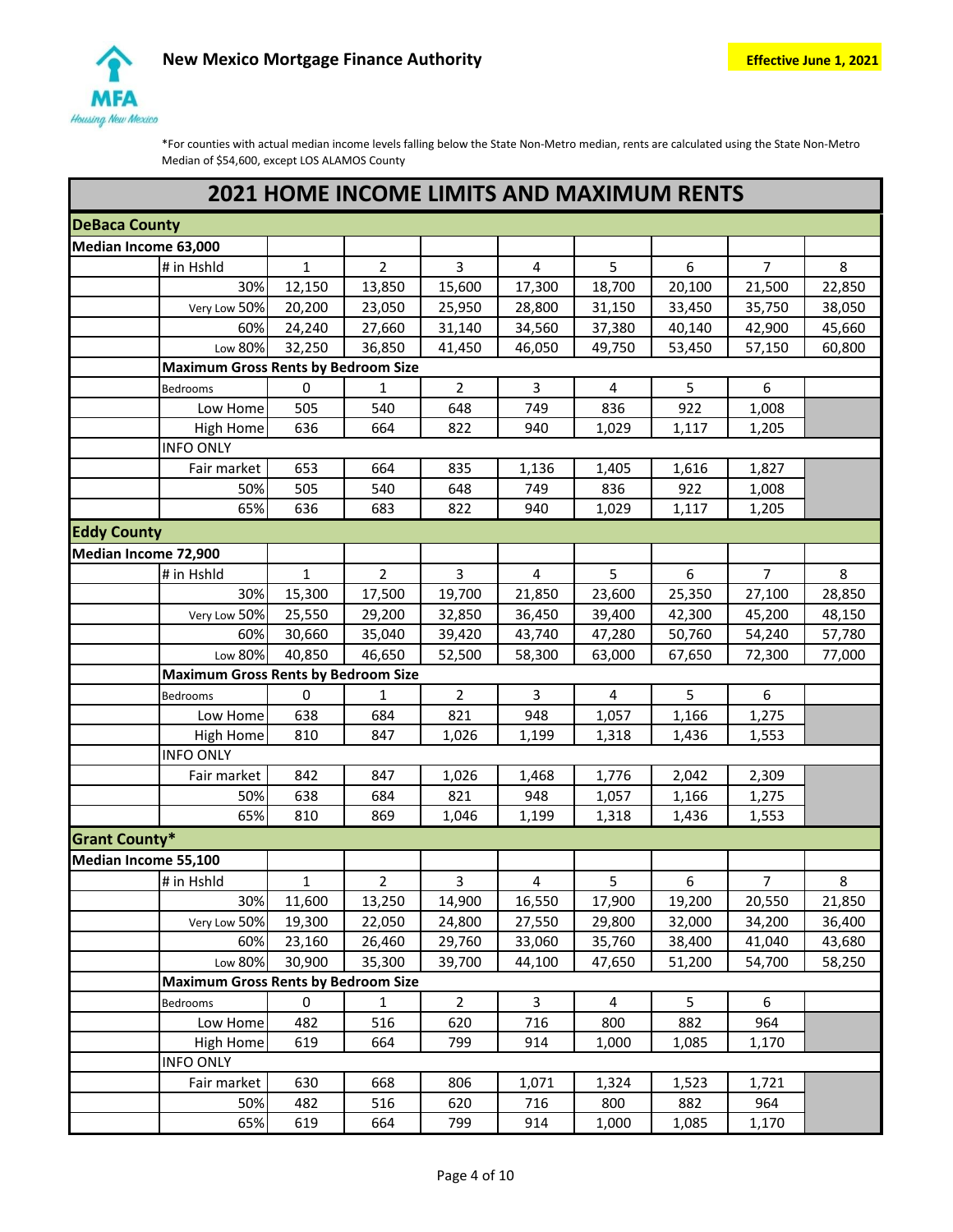

|                          | <b>2021 HOME INCOME LIMITS AND MAXIMUM RENTS</b> |                  |                |                |                         |                  |                  |                |                  |  |  |
|--------------------------|--------------------------------------------------|------------------|----------------|----------------|-------------------------|------------------|------------------|----------------|------------------|--|--|
| <b>Guadalupe County*</b> |                                                  |                  |                |                |                         |                  |                  |                |                  |  |  |
| Median Income 42,600     |                                                  |                  |                |                |                         |                  |                  |                |                  |  |  |
|                          | # in Hshld                                       | $\mathbf{1}$     | $\overline{2}$ | 3              | $\overline{\mathbf{4}}$ | 5                | 6                | $\overline{7}$ | 8                |  |  |
|                          | 30%                                              | 11,500           | 13,150         | 14,800         | 16,400                  | 17,750           | 19,050           | 20,350         | 21,650           |  |  |
|                          | Very Low 50%                                     | 19,150           | 21,850         | 24,600         | 27,300                  | 29,500           | 31,700           | 33,900         | 36,050           |  |  |
|                          | 60%                                              | 22,980           | 26,220         | 29,520         | 32,760                  | 35,400           | 38,040           | 40,680         | 43,260           |  |  |
|                          | Low 80%                                          | 30,600           | 35,000         | 39,350         | 43,700                  | 47,200           | 50,700           | 54,200         | 57,700           |  |  |
|                          | <b>Maximum Gross Rents by Bedroom Size</b>       |                  |                |                |                         |                  |                  |                |                  |  |  |
|                          | Bedrooms                                         | $\pmb{0}$        | 1              | $\overline{2}$ | 3                       | 4                | 5                | 6              |                  |  |  |
|                          | Low Home                                         | 481              | 515            | 618            | 713                     | 796              | 878              | 960            |                  |  |  |
|                          | <b>High Home</b>                                 | 574              | 627            | 734            | 914                     | 1,000            | 1,085            | 1,170          |                  |  |  |
|                          | <b>INFO ONLY</b>                                 |                  |                |                |                         |                  |                  |                |                  |  |  |
|                          | Fair market                                      | 574              | 627            | 734            | 1,050                   | 1,235            | 1,420            | 1,606          |                  |  |  |
|                          | 50%                                              | 481              | 515            | 618            | 713                     | 796              | 878              | 960            |                  |  |  |
|                          | 65%                                              | 619              | 664            | 799            | 914                     | 1,000            | 1,085            | 1,170          |                  |  |  |
| <b>Harding County*</b>   |                                                  |                  |                |                |                         |                  |                  |                |                  |  |  |
| Median Income 50,300     |                                                  |                  |                |                |                         |                  |                  |                |                  |  |  |
|                          | # in Hshld                                       | $\mathbf{1}$     | $\overline{2}$ | 3              | $\overline{\mathbf{4}}$ | 5                | 6                | $\overline{7}$ | 8                |  |  |
|                          | 30%                                              | 11,500           | 13,150         | 14,800         | 16,400                  | 17,750           | 19,050           | 20,350         | 21,650           |  |  |
|                          | Very Low 50%                                     | 19,150           | 21,850         | 24,600         | 27,300                  | 29,500           | 31,700           | 33,900         | 36,050           |  |  |
|                          | 60%                                              | 22,980           | 26,220         | 29,520         | 32,760                  | 35,400           | 38,040           | 40,680         | 43,260           |  |  |
|                          | Low 80%                                          | 30,600           | 35,000         | 39,350         | 43,700                  | 47,200           | 50,700           | 54,200         | 57,700           |  |  |
|                          | <b>Maximum Gross Rents by Bedroom Size</b>       |                  |                |                |                         |                  |                  |                |                  |  |  |
|                          | Bedrooms                                         | $\mathbf 0$      | 1              | $\overline{2}$ | 3                       | 4                | 5                | 6              |                  |  |  |
|                          | Low Home                                         | 481              | 515            | 618            | 715                     | 797              | 880              | 962            |                  |  |  |
|                          | High Home                                        | 574              | 583            | 734            | 945                     | 1,035            | 1,123            | 1,212          |                  |  |  |
|                          | <b>INFO ONLY</b>                                 |                  |                |                |                         |                  |                  |                |                  |  |  |
|                          | Fair market                                      | 574              | 583            | 734            | 1,050                   | 1,235            | 1,420            | 1,606          |                  |  |  |
|                          | 50%                                              | 481              | 515            | 618            | 715                     | 797              | 880              | 962            |                  |  |  |
|                          | 65%                                              | 640              | 687            | 826            | 945                     | 1,035            | 1,123            | 1,212          |                  |  |  |
| <b>Hidalgo County*</b>   |                                                  |                  |                |                |                         |                  |                  |                |                  |  |  |
| Median Income 54,300     |                                                  |                  |                |                |                         |                  |                  |                |                  |  |  |
|                          |                                                  |                  |                |                |                         |                  |                  |                |                  |  |  |
|                          |                                                  | $\mathbf{1}$     |                | $\mathbf{3}$   |                         |                  |                  |                |                  |  |  |
|                          | # in Hshld<br>30%                                |                  | $\overline{2}$ | 14,800         | $\overline{4}$          | 5                | 6                | 7 <sup>7</sup> | 8                |  |  |
|                          |                                                  | 11,500<br>19,150 | 13,150         |                | 16,400                  | 17,750           | 19,050           | 20,350         | 21,650           |  |  |
|                          | Very Low 50%<br>60%                              |                  | 21,850         | 24,600         | 27,300                  | 29,500           | 31,700           | 33,900         | 36,050           |  |  |
|                          | Low 80%                                          | 22,980<br>30,600 | 26,220         | 29,520         | 32,760<br>43,700        | 35,400<br>47,200 | 38,040<br>50,700 | 40,680         | 43,260<br>57,700 |  |  |
|                          | <b>Maximum Gross Rents by Bedroom Size</b>       |                  | 35,000         | 39,350         |                         |                  |                  | 54,200         |                  |  |  |
|                          | Bedrooms                                         | 0                | $\mathbf{1}$   | $2^{\circ}$    | $\overline{3}$          | $\overline{4}$   | 5 <sup>1</sup>   | 6              |                  |  |  |
|                          | Low Home                                         | 481              | 515            | 618            | 713                     | 796              | 878              | 960            |                  |  |  |
|                          | High Home                                        | 574              | 576            | 734            | 913                     | 1,000            | 1,085            | 1,170          |                  |  |  |
|                          | <b>INFO ONLY</b>                                 |                  |                |                |                         |                  |                  |                |                  |  |  |
|                          | Fair market                                      | 574              | 576            | 734            | 913                     | 1,215            | 1,397            | 1,580          |                  |  |  |
|                          | 50%                                              | 481              | 515            | 618            | 713                     | 796              | 878              | 960            |                  |  |  |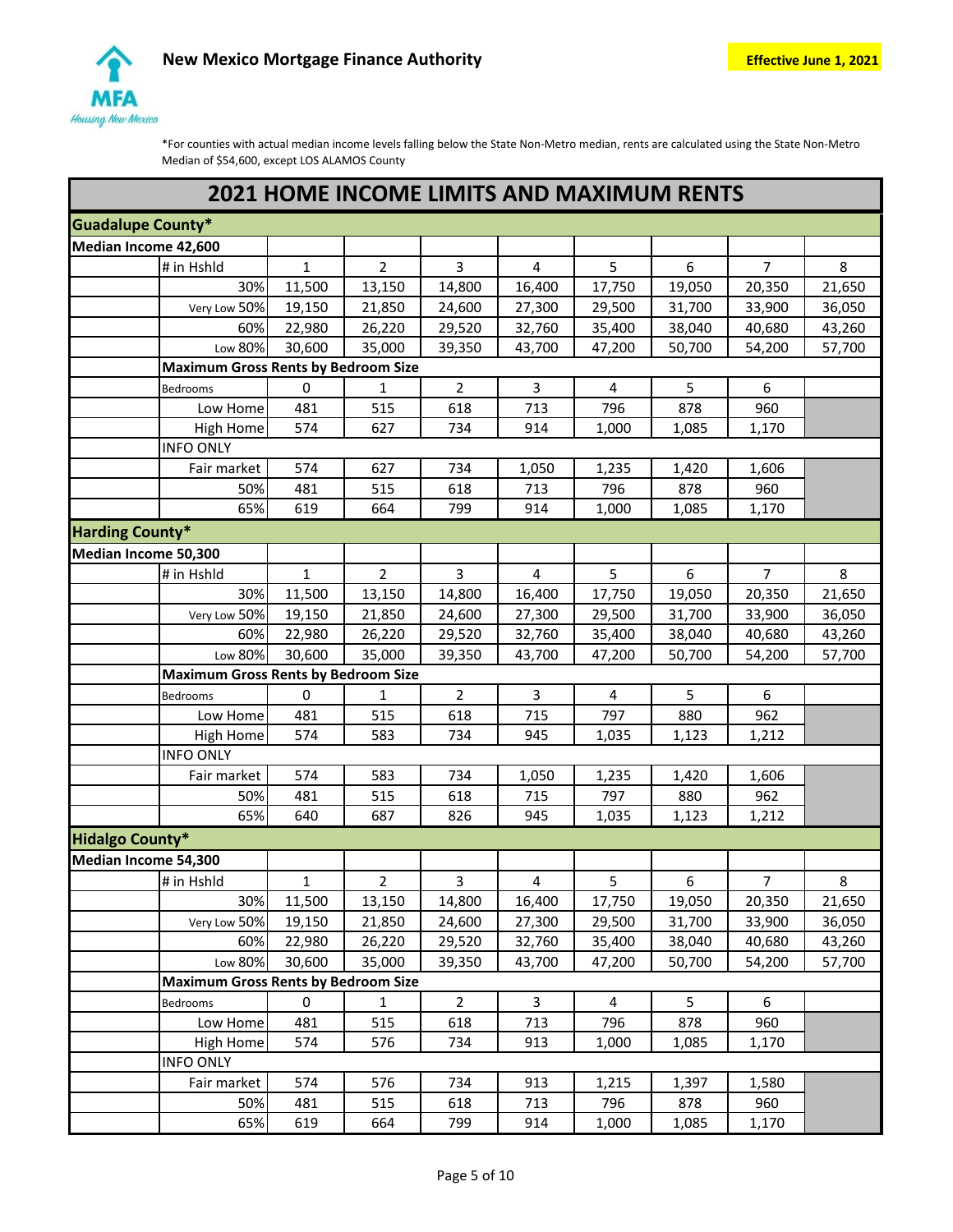

|                                            | <b>2021 HOME INCOME LIMITS AND MAXIMUM RENTS</b> |                |                |                |                |        |                |         |  |  |  |
|--------------------------------------------|--------------------------------------------------|----------------|----------------|----------------|----------------|--------|----------------|---------|--|--|--|
| <b>Lea County</b>                          |                                                  |                |                |                |                |        |                |         |  |  |  |
| Median Income 61,600                       |                                                  |                |                |                |                |        |                |         |  |  |  |
| # in Hshld                                 | $\mathbf{1}$                                     | $\overline{2}$ | 3              | 4              | 5              | 6      | $\overline{7}$ | 8       |  |  |  |
| 30%                                        | 12,950                                           | 14,800         | 16,650         | 18,500         | 20,000         | 21,500 | 22,950         | 24,450  |  |  |  |
| Very Low 50%                               | 21,600                                           | 24,650         | 27,750         | 30,800         | 33,300         | 35,750 | 38,200         | 40,700  |  |  |  |
| 60%                                        | 25,920                                           | 29,580         | 33,300         | 36,960         | 39,960         | 42,900 | 45,840         | 48,840  |  |  |  |
| Low 80%                                    | 34,550                                           | 39,450         | 44,400         | 49,300         | 53,250         | 57,200 | 61,150         | 65,100  |  |  |  |
| <b>Maximum Gross Rents by Bedroom Size</b> |                                                  |                |                |                |                |        |                |         |  |  |  |
| <b>Bedrooms</b>                            | $\pmb{0}$                                        | 1              | $\overline{2}$ | 3              | 4              | 5      | 6              |         |  |  |  |
| Low Home                                   | 586                                              | 628            | 753            | 870            | 971            | 1,071  | 1,170          |         |  |  |  |
| High Home                                  | 741                                              | 779            | 957            | 1,097          | 1,205          | 1,311  | 1,417          |         |  |  |  |
| <b>INFO ONLY</b>                           |                                                  |                |                |                |                |        |                |         |  |  |  |
| Fair market                                | 749                                              | 779            | 1,026          | 1,327          | 1,507          | 1,733  | 1,959          |         |  |  |  |
| 50%                                        | 586                                              | 628            | 753            | 870            | 971            | 1,071  | 1,170          |         |  |  |  |
| 65%                                        | 741                                              | 796            | 957            | 1,097          | 1,205          | 1,311  | 1,417          |         |  |  |  |
| <b>Lincoln County</b>                      |                                                  |                |                |                |                |        |                |         |  |  |  |
| Median Income 59,700                       |                                                  |                |                |                |                |        |                |         |  |  |  |
| # in Hshld                                 | $\mathbf{1}$                                     | $\overline{2}$ | 3              | $\overline{4}$ | 5              | 6      | $\overline{7}$ | 8       |  |  |  |
| 30%                                        | 12,550                                           | 14,350         | 16,150         | 17,900         | 19,350         | 20,800 | 22,200         | 23,650  |  |  |  |
| Very Low 50%                               | 20,900                                           | 23,900         | 26,900         | 29,850         | 32,250         | 34,650 | 37,050         | 39,450  |  |  |  |
| 60%                                        | 25,080                                           | 28,680         | 32,280         | 35,820         | 38,700         | 41,580 | 44,460         | 47,340  |  |  |  |
| Low 80%                                    | 33,450                                           | 38,200         | 43,000         | 47,750         | 51,600         | 55,400 | 59,250         | 63,050  |  |  |  |
| <b>Maximum Gross Rents by Bedroom Size</b> |                                                  |                |                |                |                |        |                |         |  |  |  |
| <b>Bedrooms</b>                            | 0                                                | $\mathbf{1}$   | $\overline{2}$ | 3              | $\overline{4}$ | 5      | 6              |         |  |  |  |
| Low Home                                   | 522                                              | 560            | 672            | 776            | 866            | 956    | 1,044          |         |  |  |  |
| <b>High Home</b>                           | 660                                              | 696            | 852            | 975            | 1,069          | 1,161  | 1,252          |         |  |  |  |
| <b>INFO ONLY</b>                           |                                                  |                |                |                |                |        |                |         |  |  |  |
| Fair market                                | 677                                              | 696            | 865            | 1,104          | 1,456          | 1,674  | 1,893          |         |  |  |  |
| 50%                                        | 522                                              | 560            | 672            | 776            | 866            | 956    | 1,044          |         |  |  |  |
| 65%                                        | 660                                              | 708            | 852            | 975            | 1,069          | 1,161  | 1,252          |         |  |  |  |
| Los Alamos County                          |                                                  |                |                |                |                |        |                |         |  |  |  |
| Median Income 149,500                      |                                                  |                |                |                |                |        |                |         |  |  |  |
| # in Hshld                                 | 1                                                | 2              | 3              | 4              | 5              | 6      | 7              | 8       |  |  |  |
| 30%                                        | 26,850                                           | 30,700         | 34,550         | 38,350         | 41,450         | 44,500 | 47,600         | 50,650  |  |  |  |
| Very Low 50%                               | 44,750                                           | 51,150         | 57,550         | 63,900         | 69,050         | 74,150 | 79,250         | 84,350  |  |  |  |
| 60%                                        | 53,700                                           | 61,380         | 69,060         | 76,680         | 82,860         | 88,980 | 95,100         | 101,220 |  |  |  |
| Low 80%                                    | 55,950                                           | 63,950         | 71,950         | 79,900         | 86,300         | 92,700 | 99,100         | 105,500 |  |  |  |
| <b>Maximum Gross Rents by Bedroom Size</b> |                                                  |                |                |                |                |        |                |         |  |  |  |
| Bedrooms                                   | 0                                                | 1              | $\overline{2}$ | 3              | 4              | 5      | 6              |         |  |  |  |
| Low Home                                   | 859                                              | 944            | 1,182          | 1,583          | 1,853          | 2,045  | 2,236          |         |  |  |  |
| High Home                                  | 859                                              | 944            | 1,182          | 1,583          | 2,046          | 2,353  | 2,660          |         |  |  |  |
| <b>INFO ONLY</b>                           |                                                  |                |                |                |                |        |                |         |  |  |  |
| Fair market                                | 859                                              | 944            | 1,182          | 1,583          | 2,046          | 2,353  | 2,660          |         |  |  |  |
| 50%                                        | 1,118                                            | 1,198          | 1,438          | 1,661          | 1,853          | 2,045  | 2,236          |         |  |  |  |
| 65%                                        | 1,379                                            | 1,479          | 1,777          | 2,044          | 2,260          | 2,476  | 2,691          |         |  |  |  |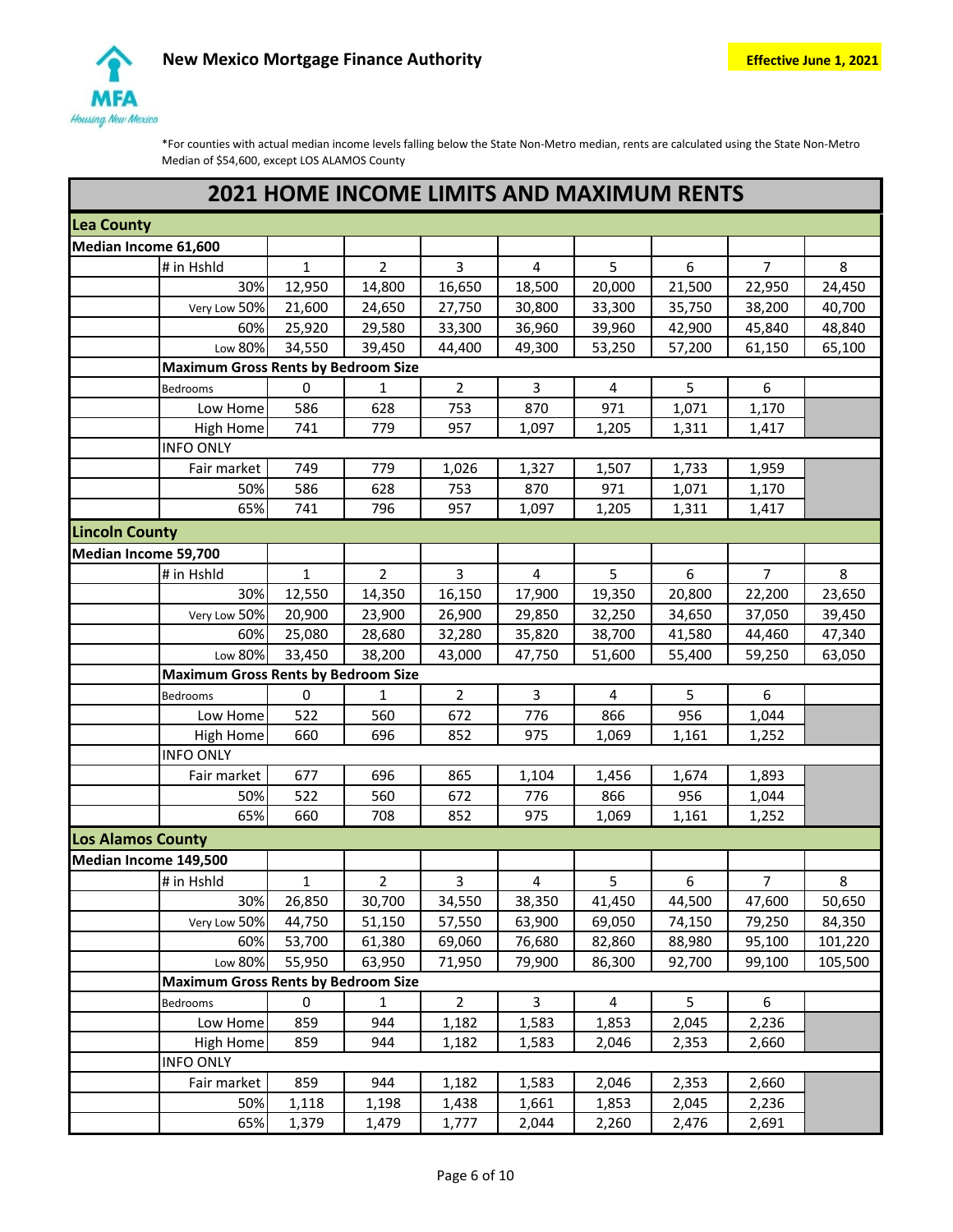

|                         | <b>2021 HOME INCOME LIMITS AND MAXIMUM RENTS</b> |              |                |                |                |        |        |                |        |  |  |
|-------------------------|--------------------------------------------------|--------------|----------------|----------------|----------------|--------|--------|----------------|--------|--|--|
| Luna County*            |                                                  |              |                |                |                |        |        |                |        |  |  |
| Median Income 43,600    |                                                  |              |                |                |                |        |        |                |        |  |  |
|                         | # in Hshld                                       | $\mathbf{1}$ | $\overline{2}$ | 3              | 4              | 5      | 6      | $\overline{7}$ | 8      |  |  |
|                         | 30%                                              | 11,500       | 13,150         | 14,800         | 16,400         | 17,750 | 19,050 | 20,350         | 21,650 |  |  |
|                         | Very Low 50%                                     | 19,150       | 21,850         | 24,600         | 27,300         | 29,500 | 31,700 | 33,900         | 36,050 |  |  |
|                         | 60%                                              | 22,980       | 26,220         | 29,520         | 32,760         | 35,400 | 38,040 | 40,680         | 43,260 |  |  |
|                         | Low 80%                                          | 30,600       | 35,000         | 39,350         | 43,700         | 47,200 | 50,700 | 54,200         | 57,700 |  |  |
|                         | <b>Maximum Gross Rents by Bedroom Size</b>       |              |                |                |                |        |        |                |        |  |  |
|                         | <b>Bedrooms</b>                                  | $\pmb{0}$    | 1              | $\overline{2}$ | 3              | 4      | 5      | 6              |        |  |  |
|                         | Low Home                                         | 481          | 515            | 618            | 713            | 796    | 878    | 960            |        |  |  |
|                         | High Home                                        | 484          | 557            | 734            | 914            | 1,000  | 1,085  | 1,170          |        |  |  |
|                         | <b>INFO ONLY</b>                                 |              |                |                |                |        |        |                |        |  |  |
|                         | Fair market                                      | 484          | 557            | 734            | 1,032          | 1,271  | 1,462  | 1,652          |        |  |  |
|                         | 50%                                              | 481          | 515            | 618            | 713            | 796    | 878    | 960            |        |  |  |
|                         | 65%                                              | 619          | 664            | 799            | 914            | 1,000  | 1,085  | 1,170          |        |  |  |
| <b>McKinley County*</b> |                                                  |              |                |                |                |        |        |                |        |  |  |
| Median Income 39,600    |                                                  |              |                |                |                |        |        |                |        |  |  |
|                         | # in Hshld                                       | $\mathbf{1}$ | $\overline{2}$ | 3              | $\overline{4}$ | 5      | 6      | $\overline{7}$ | 8      |  |  |
|                         | 30%                                              | 11,500       | 13,150         | 14,800         | 16,400         | 17,750 | 19,050 | 20,350         | 21,650 |  |  |
|                         | Very Low 50%                                     | 19,150       | 21,850         | 24,600         | 27,300         | 29,500 | 31,700 | 33,900         | 36,050 |  |  |
|                         | 60%                                              | 22,980       | 26,220         | 29,520         | 32,760         | 35,400 | 38,040 | 40,680         | 43,260 |  |  |
|                         | Low 80%                                          | 30,600       | 35,000         | 39,350         | 43,700         | 47,200 | 50,700 | 54,200         | 57,700 |  |  |
|                         | <b>Maximum Gross Rents by Bedroom Size</b>       |              |                |                |                |        |        |                |        |  |  |
|                         | Bedrooms                                         | 0            | 1              | $\overline{2}$ | 3              | 4      | 5      | 6              |        |  |  |
|                         | Low Home                                         | 481          | 515            | 618            | 713            | 796    | 878    | 960            |        |  |  |
|                         | <b>High Home</b>                                 | 619          | 645            | 742            | 914            | 1,000  | 1,085  | 1,170          |        |  |  |
|                         | <b>INFO ONLY</b>                                 |              |                |                |                |        |        |                |        |  |  |
|                         | Fair market                                      | 636          | 645            | 742            | 966            | 1,006  | 1,157  | 1,308          |        |  |  |
|                         | 50%                                              | 481          | 515            | 618            | 713            | 796    | 878    | 960            |        |  |  |
|                         | 65%                                              | 619          | 664            | 799            | 914            | 1,000  | 1,085  | 1,170          |        |  |  |
| Mora County*            |                                                  |              |                |                |                |        |        |                |        |  |  |
| Median Income 35,100    |                                                  |              |                |                |                |        |        |                |        |  |  |
|                         | # in Hshld                                       | 1            | 2              | 3              | 4              | 5      | 6      | 7              | 8      |  |  |
|                         | 30%                                              | 11,500       | 13,150         | 14,800         | 16,400         | 17,750 | 19,050 | 20,350         | 21,650 |  |  |
|                         | Very Low 50%                                     | 19,150       | 21,850         | 24,600         | 27,300         | 29,500 | 31,700 | 33,900         | 36,050 |  |  |
|                         | 60%                                              | 22,980       | 26,220         | 29,520         | 32,760         | 35,400 | 38,040 | 40,680         | 43,260 |  |  |
|                         | Low 80%                                          | 30,600       | 35,000         | 39,350         | 43,700         | 47,200 | 50,700 | 54,200         | 57,700 |  |  |
|                         | <b>Maximum Gross Rents by Bedroom Size</b>       |              |                |                |                |        |        |                |        |  |  |
|                         | Bedrooms                                         | 0            | 1              | $\overline{2}$ | 3              | 4      | 5      | 6              |        |  |  |
|                         | Low Home                                         | 481          | 515            | 618            | 713            | 796    | 878    | 960            |        |  |  |
|                         | High Home                                        | 619          | 664            | 799            | 914            | 1,000  | 1,085  | 1,170          |        |  |  |
|                         | <b>INFO ONLY</b>                                 |              |                |                |                |        |        |                |        |  |  |
|                         | Fair market                                      | 653          | 664            | 835            | 1,136          | 1,405  | 1,616  | 1,827          |        |  |  |
|                         | 50%                                              | 481          | 515            | 618            | 713            | 796    | 878    | 960            |        |  |  |
|                         | 65%                                              | 619          | 664            | 799            | 914            | 1,000  | 1,085  | 1,170          |        |  |  |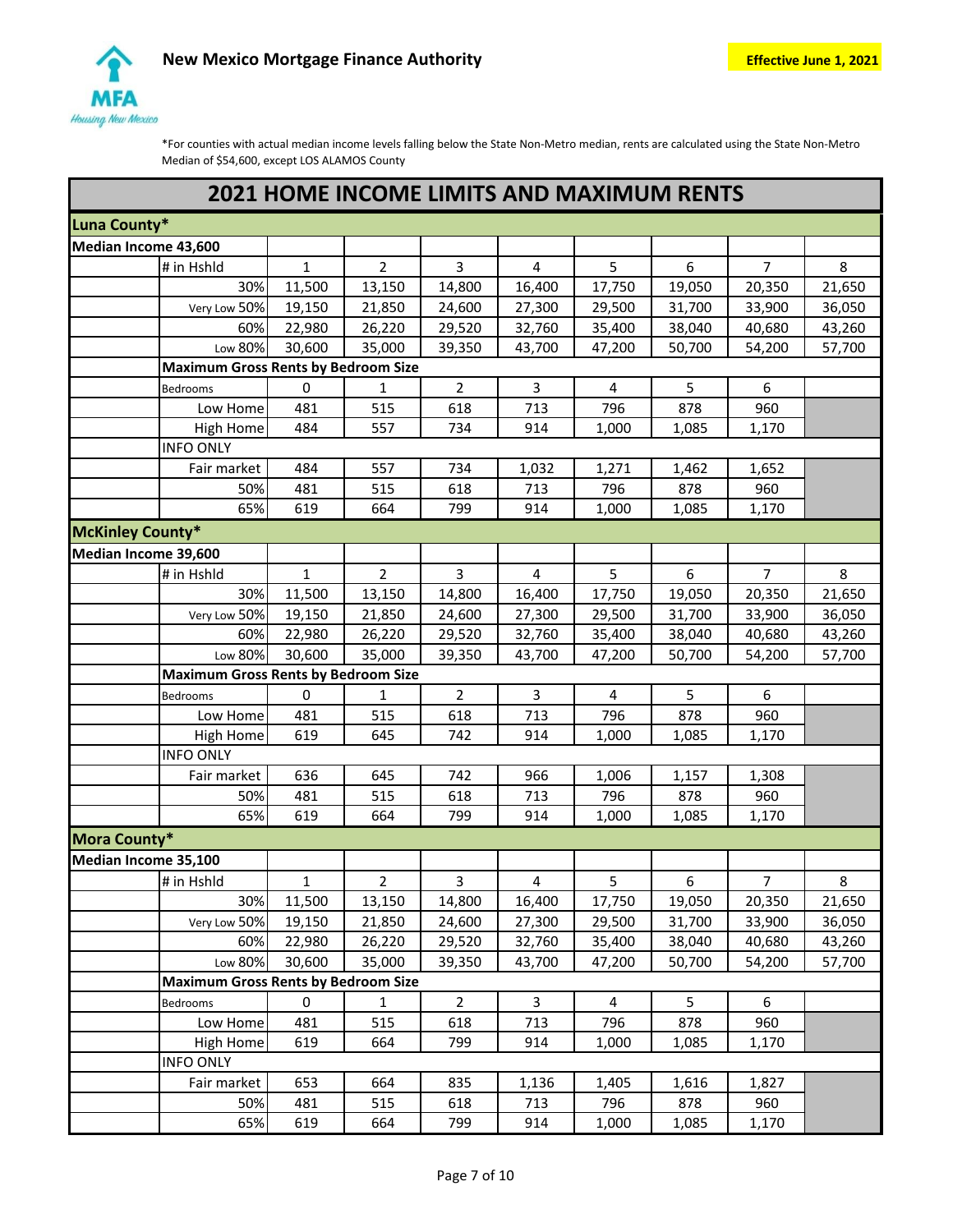

|                      | <b>2021 HOME INCOME LIMITS AND MAXIMUM RENTS</b> |                |                |        |                |                  |                  |        |
|----------------------|--------------------------------------------------|----------------|----------------|--------|----------------|------------------|------------------|--------|
| <b>Otero County</b>  |                                                  |                |                |        |                |                  |                  |        |
| Median Income 54,400 |                                                  |                |                |        |                |                  |                  |        |
| # in Hshld           | $\mathbf{1}$                                     | $\overline{2}$ | 3              | 4      | 5              | 6                | $\overline{7}$   | 8      |
|                      | 30%<br>11,500                                    | 13,150         | 14,800         | 16,400 | 17,750         | 19,050           | 20,350           | 21,650 |
| Very Low 50%         | 19,150                                           | 21,850         | 24,600         | 27,300 | 29,500         | 31,700           | 33,900           | 36,050 |
|                      | 60%<br>22,980                                    | 26,220         | 29,520         | 32,760 | 35,400         | 38,040           | 40,680           | 43,260 |
| Low 80%              | 30,600                                           | 35,000         | 39,350         | 43,700 | 47,200         | 50,700           | 54,200           | 57,700 |
|                      | <b>Maximum Gross Rents by Bedroom Size</b>       |                |                |        |                |                  |                  |        |
| <b>Bedrooms</b>      | $\mathbf 0$                                      | $\mathbf{1}$   | $\overline{2}$ | 3      | $\overline{4}$ | 5                | 6                |        |
| Low Home             | 506                                              | 542            | 651            | 751    | 838            | 925              | 1,011            |        |
| High Home            | 601                                              | 664            | 757            | 943    | 1,033          | 1,121            | 1,208            |        |
| <b>INFO ONLY</b>     |                                                  |                |                |        |                |                  |                  |        |
| Fair market          | 601                                              | 664            | 757            | 1,083  | 1,311          | 1,508            | 1,704            |        |
|                      | 506<br>50%                                       | 542            | 651            | 751    | 838            | 925              | 1,011            |        |
|                      | 65%<br>638                                       | 684            | 823            | 943    | 1,033          | 1,121            | 1,208            |        |
| Quay County*         |                                                  |                |                |        |                |                  |                  |        |
| Median Income 40,900 |                                                  |                |                |        |                |                  |                  |        |
|                      | 30%<br>11,500                                    | 13,150         | 14,800         | 16,400 | 17,750         | 19,050           | 20,350           | 21,650 |
| Very Low 50%         | 19,150                                           | 21,850         | 24,600         | 27,300 | 29,500         | 31,700           | 33,900           | 36,050 |
|                      | 60%<br>22,980                                    | 26,220         | 29,520         | 32,760 | 35,400         | 38,040           | 40,680           | 43,260 |
| Low 80%              | 30,600                                           | 35,000         | 39,350         | 43,700 | 47,200         | 50,700           | 54,200           | 57,700 |
|                      | <b>Maximum Gross Rents by Bedroom Size</b>       |                |                |        |                |                  |                  |        |
| Bedrooms             | 0                                                | 1              | $\overline{2}$ | 3      | $\overline{4}$ | 5                | 6                |        |
| Low Home             | 481                                              | 515            | 618            | 713    | 796            | 878              | 960              |        |
| <b>High Home</b>     | 574                                              | 586            | 734            | 914    | 1,000          | 1,085            | 1,170            |        |
| <b>INFO ONLY</b>     |                                                  |                |                |        |                |                  |                  |        |
| Fair market          | 574                                              | 586            | 734            | 981    | 1,235          | 1,420            | 1,606            |        |
|                      | 481<br>50%                                       | 515            | 618            | 713    | 796            | 878              | 960              |        |
|                      | 65%<br>619                                       | 664            | 799            | 914    | 1,000          | 1,085            | 1,170            |        |
| Rio Arriba County*   |                                                  |                |                |        |                |                  |                  |        |
| Median Income 49,000 |                                                  |                |                |        |                |                  |                  |        |
| # in Hshld           | 1                                                | $\overline{2}$ | 3              | 4      | 5              | $\boldsymbol{6}$ | 7                | 8      |
|                      | 30%<br>11,500                                    | 13,150         | 14,800         | 16,400 | 17,750         | 19,050           | 20,350           | 21,650 |
| Very Low 50%         | 19,150                                           | 21,850         | 24,600         | 27,300 | 29,500         | 31,700           | 33,900           | 36,050 |
|                      | 60%<br>22,980                                    | 26,220         | 29,520         | 32,760 | 35,400         | 38,040           | 40,680           | 43,260 |
| Low 80%              | 30,600                                           | 35,000         | 39,350         | 43,700 | 47,200         | 50,700           | 54,200           | 57,700 |
|                      | <b>Maximum Gross Rents by Bedroom Size</b>       |                |                |        |                |                  |                  |        |
| Bedrooms             | 0                                                | 1              | $\overline{2}$ | 3      | $\overline{4}$ | 5                | $\boldsymbol{6}$ |        |
| Low Home             | 481                                              | 515            | 618            | 713    | 796            | 878              | 960              |        |
| <b>High Home</b>     | 634                                              | 678            | 773            | 936    | 1,025          | 1,112            | 1,200            |        |
| <b>INFO ONLY</b>     |                                                  |                |                |        |                |                  |                  |        |
| Fair market          | 663                                              | 678            | 773            | 961    | 1,048          | 1,205            | 1,362            |        |
|                      | 50%<br>481                                       | 515            | 618            | 713    | 796            | 878              | 960              |        |
|                      | 65%<br>634                                       | 680            | 818            | 936    | 1,025          | 1,112            | 1,200            |        |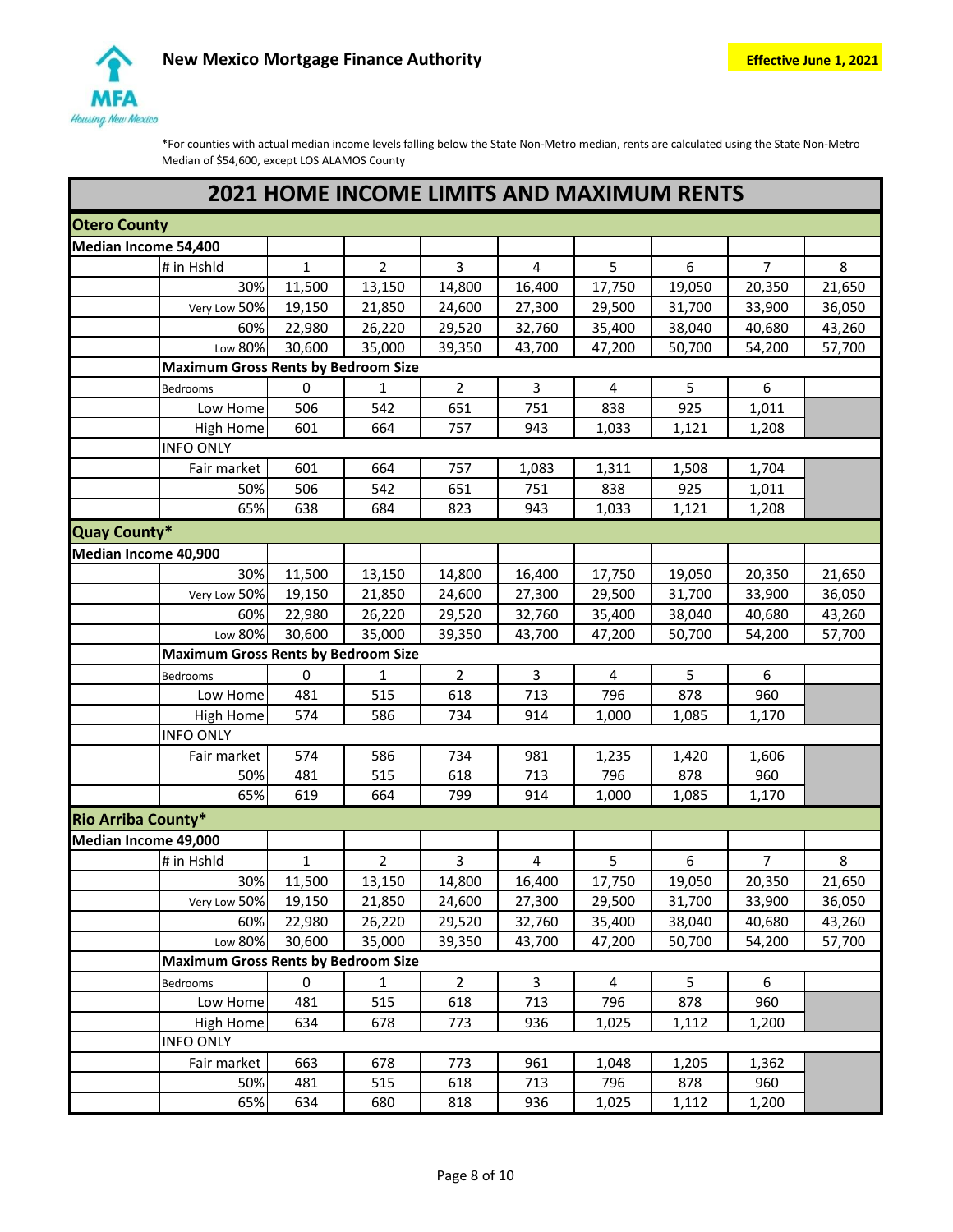

|                           | <b>2021 HOME INCOME LIMITS AND MAXIMUM RENTS</b> |              |                |                |           |        |        |                  |        |  |  |
|---------------------------|--------------------------------------------------|--------------|----------------|----------------|-----------|--------|--------|------------------|--------|--|--|
| <b>Roosevelt County*</b>  |                                                  |              |                |                |           |        |        |                  |        |  |  |
| Median Income 55,400      |                                                  |              |                |                |           |        |        |                  |        |  |  |
|                           | # in Hshld                                       | 1            | 2              | 3              | 4         | 5      | 6      | $\overline{7}$   | 8      |  |  |
|                           | 30%                                              | 11,650       | 13,300         | 14,950         | 16,600    | 17,950 | 19,300 | 20,600           | 21,950 |  |  |
|                           | Very Low 50%                                     | 19,400       | 22,200         | 24,950         | 27,700    | 29,950 | 32,150 | 34,350           | 36,600 |  |  |
|                           | 60%                                              | 23,280       | 26,640         | 29,940         | 33,240    | 35,940 | 38,580 | 41,220           | 43,920 |  |  |
|                           | Low 80%                                          | 31,050       | 35,450         | 39,900         | 44,300    | 47,850 | 51,400 | 54,950           | 58,500 |  |  |
|                           | <b>Maximum Gross Rents by Bedroom Size</b>       |              |                |                |           |        |        |                  |        |  |  |
|                           | Bedrooms                                         | $\pmb{0}$    | $\mathbf{1}$   | $\overline{2}$ | 3         | 4      | 5      | 6                |        |  |  |
|                           | Low Home                                         | 485          | 520            | 623            | 720       | 803    | 886    | 969              |        |  |  |
|                           | High Home                                        | 619          | 653            | 799            | 914       | 1,000  | 1,085  | 1,170            |        |  |  |
|                           | <b>INFO ONLY</b>                                 |              |                |                |           |        |        |                  |        |  |  |
|                           | Fair market                                      | 648          | 653            | 860            | 1,164     | 1,295  | 1,489  | 1,684            |        |  |  |
|                           | 50%                                              | 485          | 520            | 623            | 720       | 803    | 886    | 969              |        |  |  |
|                           | 65%                                              | 619          | 664            | 799            | 914       | 1,000  | 1,085  | 1,170            |        |  |  |
| <b>San Miguel County*</b> |                                                  |              |                |                |           |        |        |                  |        |  |  |
| Median Income 44,200      |                                                  |              |                |                |           |        |        |                  |        |  |  |
|                           | # in Hshld                                       | $\mathbf{1}$ | $\overline{2}$ | 3              | $\pmb{4}$ | 5      | 6      | 7                | 8      |  |  |
|                           | 30%                                              | 11,500       | 13,150         | 14,800         | 16,400    | 17,750 | 19,050 | 20,350           | 21,650 |  |  |
|                           | Very Low 50%                                     | 19,150       | 21,850         | 24,600         | 27,300    | 29,500 | 31,700 | 33,900           | 36,050 |  |  |
|                           | 60%                                              | 22,980       | 26,220         | 29,520         | 32,760    | 35,400 | 38,040 | 40,680           | 43,260 |  |  |
|                           | Low 80%                                          | 30,600       | 35,000         | 39,350         | 43,700    | 47,200 | 50,700 | 54,200           | 57,700 |  |  |
|                           | <b>Maximum Gross Rents by Bedroom Size</b>       |              |                |                |           |        |        |                  |        |  |  |
|                           | Bedrooms                                         | 0            | 1              | $\overline{2}$ | 3         | 4      | 5      | $\boldsymbol{6}$ |        |  |  |
|                           | Low Home                                         | 481          | 515            | 618            | 713       | 796    | 878    | 960              |        |  |  |
|                           | <b>High Home</b>                                 | 619          | 664            | 799            | 914       | 1,000  | 1,085  | 1,170            |        |  |  |
|                           | <b>INFO ONLY</b>                                 |              |                |                |           |        |        |                  |        |  |  |
|                           | Fair market                                      | 673          | 677            | 800            | 1,054     | 1,085  | 1,248  | 1,411            |        |  |  |
|                           | 50%                                              | 481          | 515            | 618            | 713       | 796    | 878    | 960              |        |  |  |
|                           | 65%                                              | 619          | 664            | 799            | 914       | 1,000  | 1,085  | 1,170            |        |  |  |
| <b>Sierra County*</b>     |                                                  |              |                |                |           |        |        |                  |        |  |  |
| Median Income 43,800      |                                                  |              |                |                |           |        |        |                  |        |  |  |
|                           | $\frac{1}{4}$ in Hshld                           | $\mathbf{1}$ | $\mathbf{Z}$   | 3              | 4         | 5      | 6      | $\overline{7}$   | 8      |  |  |
|                           | 30%                                              | 11,500       | 13,150         | 14,800         | 16,400    | 17,750 | 19,050 | 20,350           | 21,650 |  |  |
|                           | Very Low 50%                                     | 19,150       | 21,850         | 24,600         | 27,300    | 29,500 | 31,700 | 33,900           | 36,050 |  |  |
|                           | 60%                                              | 22,980       | 26,220         | 29,520         | 32,760    | 35,400 | 38,040 | 40,680           | 43,260 |  |  |
|                           | Low 80%                                          | 30,600       | 35,000         | 39,350         | 43,700    | 47,200 | 50,700 | 54,200           | 57,700 |  |  |
|                           | <b>Maximum Gross Rents by Bedroom Size</b>       |              |                |                |           |        |        |                  |        |  |  |
|                           | Bedrooms                                         | 0            | $\mathbf{1}$   | $\overline{2}$ | 3         | 4      | 5      | 6                |        |  |  |
|                           | Low Home                                         | 481          | 515            | 618            | 713       | 796    | 878    | 960              |        |  |  |
|                           | High Home                                        | 496          | 571            | 752            | 914       | 1,000  | 1,085  | 1,170            |        |  |  |
|                           | <b>INFO ONLY</b>                                 |              |                |                |           |        |        |                  |        |  |  |
|                           | Fair market                                      | 496          | 571            | 752            | 1,016     | 1,023  | 1,176  | 1,330            |        |  |  |
|                           | 50%                                              | 481          | 515            | 618            | 713       | 796    | 878    | 960              |        |  |  |
|                           | 65%                                              | 619          | 664            | 799            | 914       | 1,000  | 1,085  | 1,170            |        |  |  |